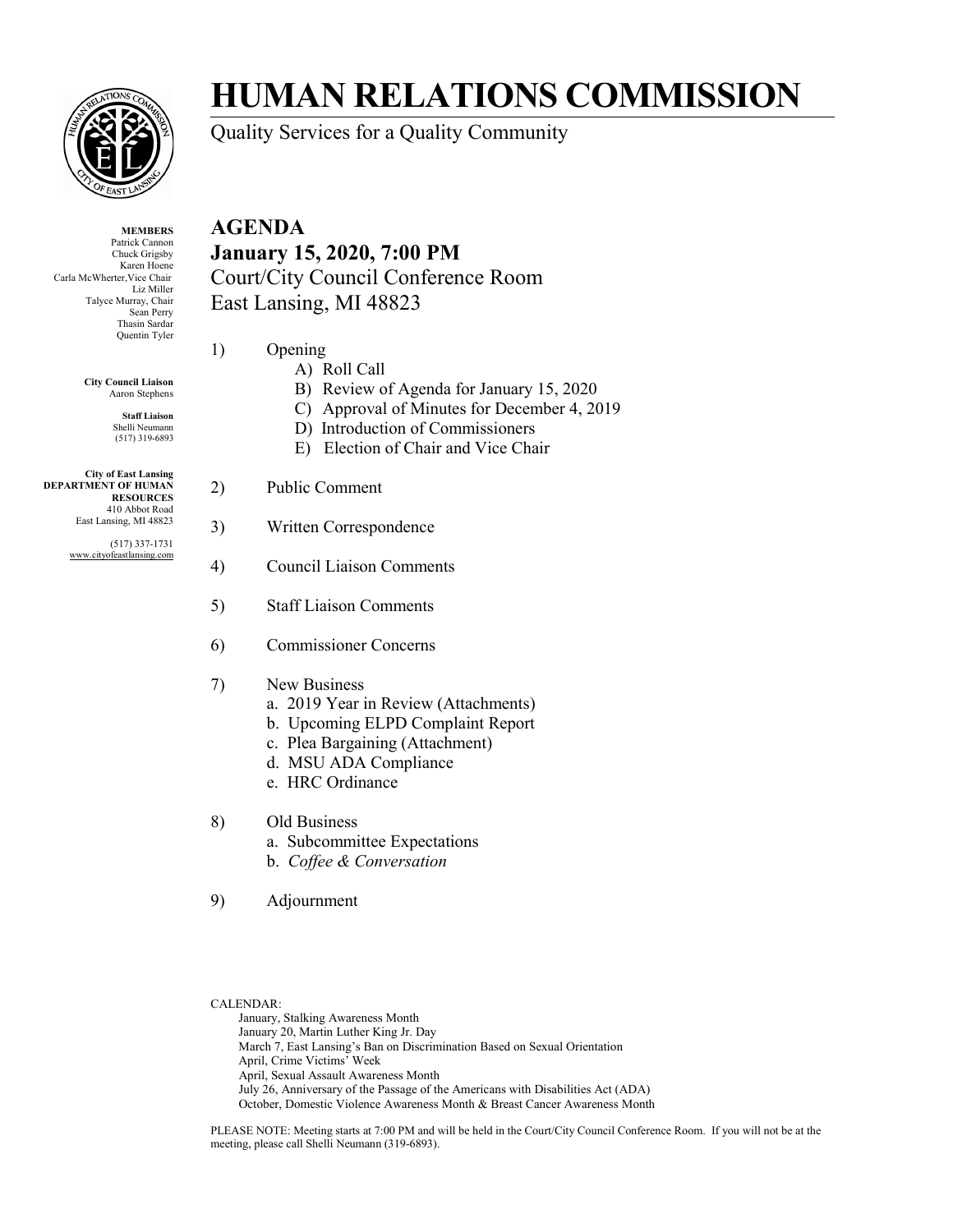HRC 2019: A Year of Growth

Theme: The year the Human Relations Commission of East Lansing embraced the themes of radical listening and growth.

Leadership: In 2019, the Human Relations Commission of East Lansing underwent a change in leadership as a result of Commissioner departure. Chairwoman Talyce Murray and former Chair Daniel Baum worked to ensure a seamless transition occurred after the election of Chairwoman Murray in August. Vice-Chairwoman Carla McWherter and Mayor Pro-Tempore Aaron Stephens have served in their roles through the entirety of 2019.

#### Major Successes:

Co-Sponsored the annual Michigan State University Dr. William G. Anderson Lecture Series, Slavery to Freedom: An American Odyssey. The HRC unanimously supported to continue this financial support in 2020,

Appointed five new Commissioners, each representing different experiences, protected classes, and perspectives to further the spirit of growth within the HRC,

Supported the passing of the Ban on Conversion Therapy in Minors,

Worked with CATA and East Lansing City Council to ensure that our city's public transportation is accessible to all within our community,

Created monthly "Coffee and Conversation" community meetings focused on a variety of the 14 East Lansing Protected Classes. The HRC plans to continue this throughout 2020,

Saw an increase in community involvement at monthly HRC meetings by way of written and public comment,

Updated the official City compliant process to allow for greater access to report if one experiences a violation of their rights in our City,

Invited an East Lansing High School student to shadow and work with Chairwoman Murray to learn more about local government,

Recommended the creation of a Public Safety Oversight Task Force to City Council. After incredible community involvement this document was designed to reflect the mindset of the community and protect all our protected classes.

To learn more about our meetings or community programs, please go to East Lansing website, or email Staff Liaison Shelli Neumann at: sneuman@cityofeastlansing.com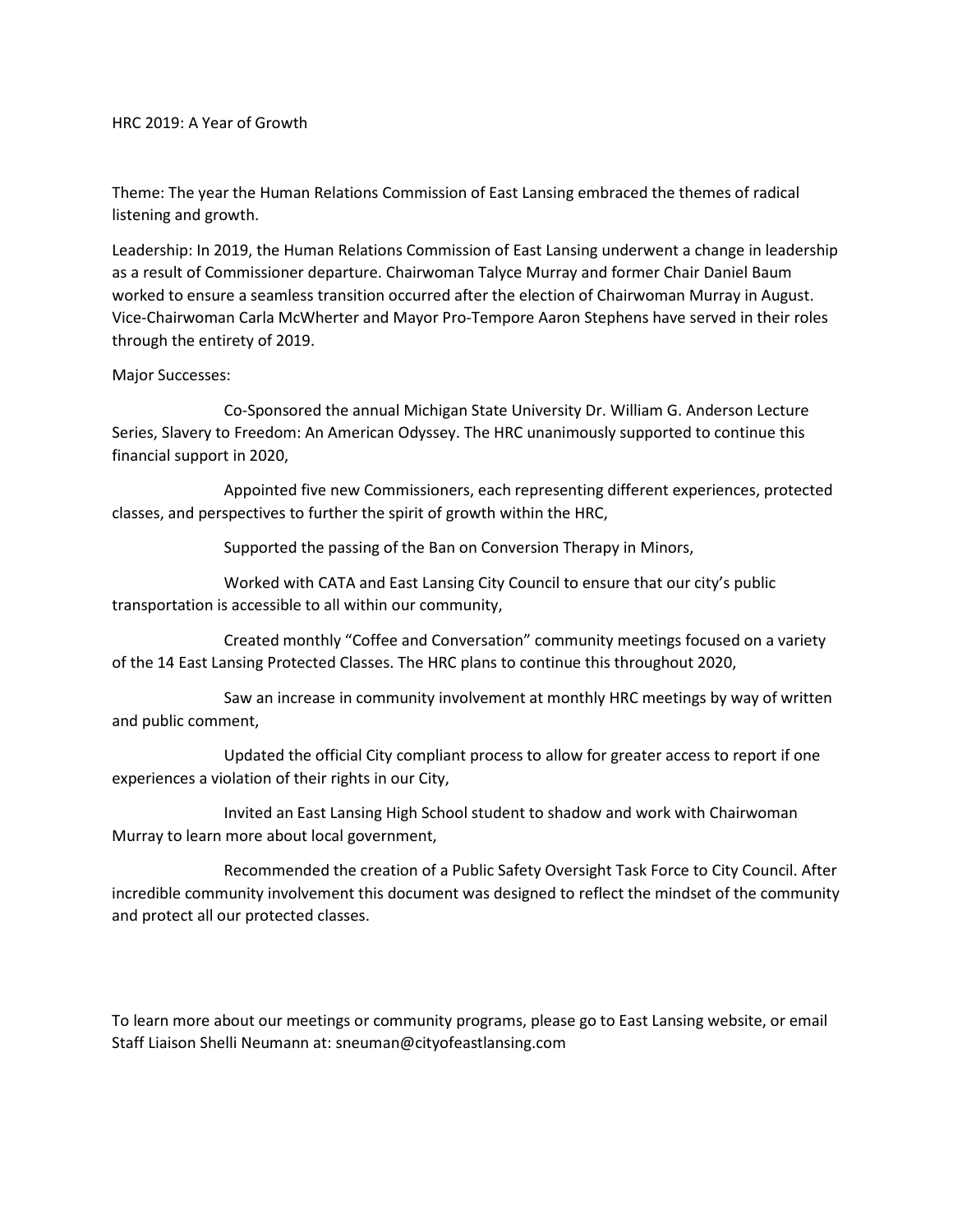# East Lansing Human Relations Commission

# Strategic Planning Report of Results

February, 2019

#### **COMMISSION MEMBERS**

Daniel Baum, Chair Dana Watson, Vice Chair Pat Cannon Carla McWherter Liz Miller Talyce Murray Suzanne Sonneborn

CITY COUNCIL LIAISON Aaron Stephens

STAFF RESOURCE Shelli Neumann, Human Resources Director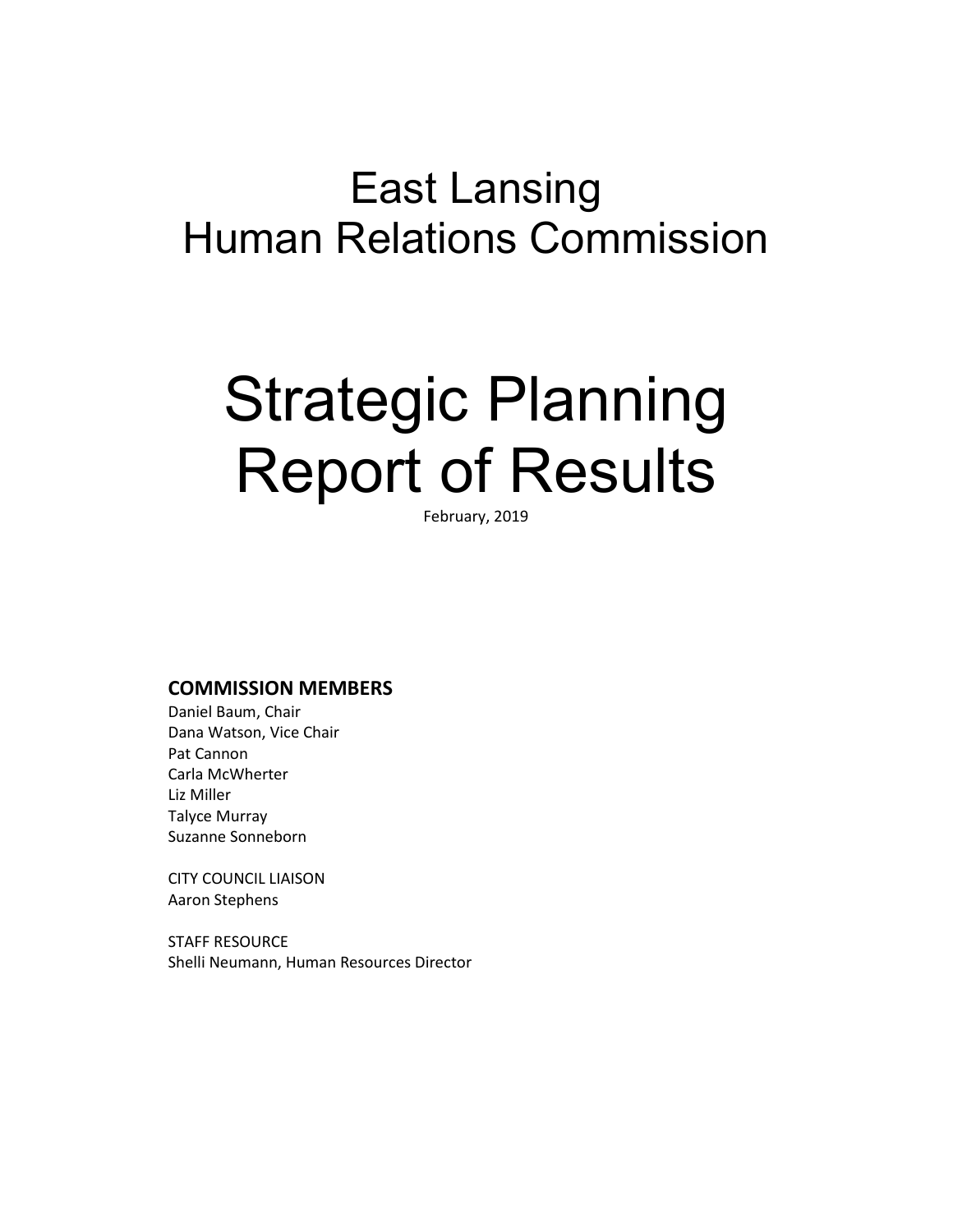### **Table of Contents**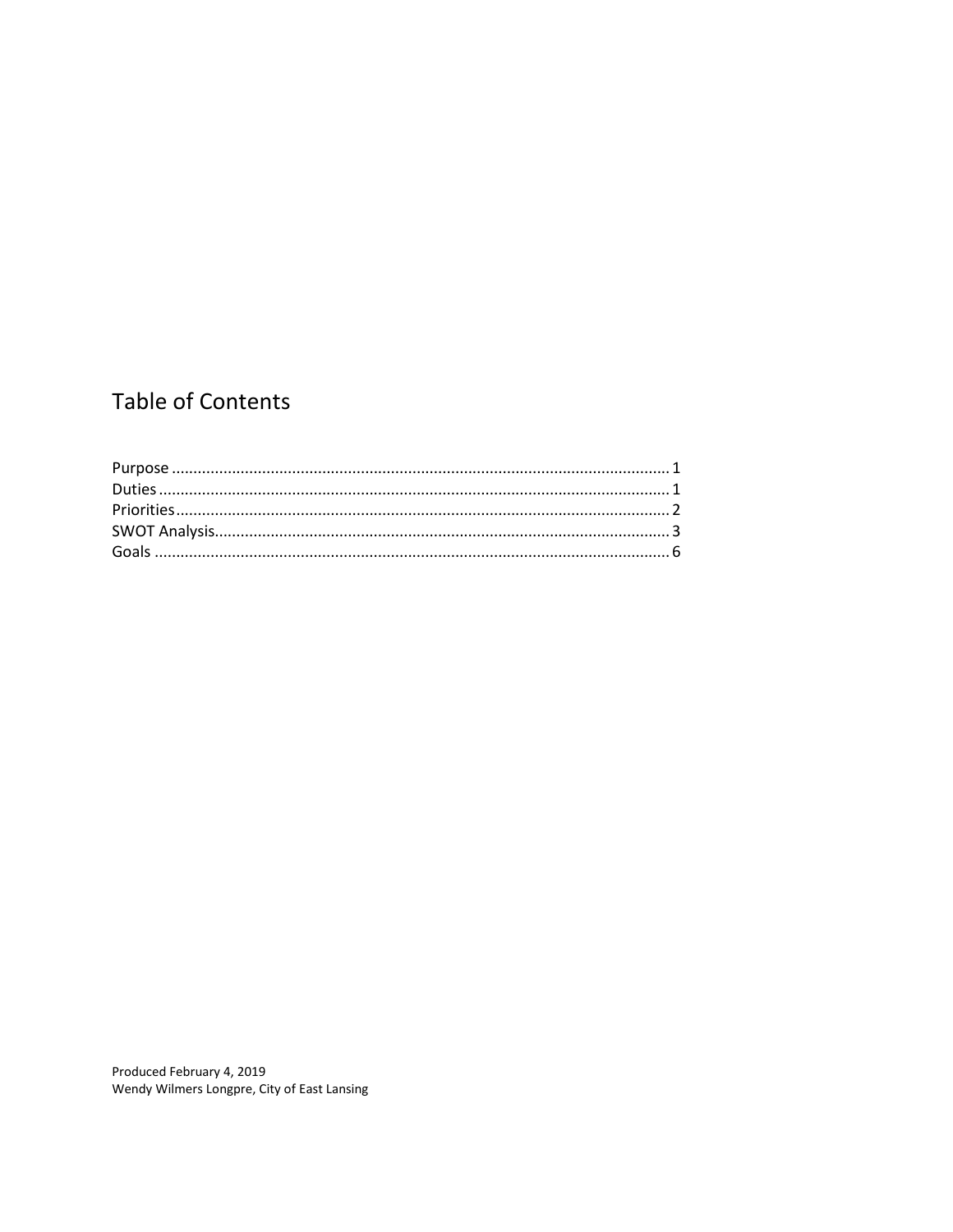#### **PURPOSE**

The East Lansing Human Relations Commission (HRC) is a nine (9) member Commission, appointed by East Lansing City Council, whose purpose is:

*To protect and promote human dignity and respect for the rights of individuals and groups within the City through implementation of the civil rights ordinance of the City of East Lansing and enhancement of the provisions of the civil right ordinance as set forth in the city code.*

Realizing a need to develop unified priorities and agree on realistic goals for the near future, the HRC completed a strategic planning process in September and December, 2018.

#### **DUTIES**

The duties of the Human Relations Commission are defined in the Civil Rights Ordinance of the City of East Lansing Code of Ordinances Part II, Chapter 22, Article II, and in Chapter 2, Article V, Division 6, Human Relations Commission. The duties are as follows:

- 1. Study human relations issues and make recommendations on such to City Council:
	- a. Study problems arising between groups or individuals within the city which may result in tensions, discrimination, or harassment on account of religion, race, color, national origin, age, height, weight, disability, sex, marital status, sexual orientation gender identity or expression student status, or because of the use by an individual of adaptive devices or aids.
	- b. Issue reports and make recommendations to City Council based upon its studies and findings from public hearings.
	- c. Review the status of social services provided to East Lansing residents including the nature, quality, effectiveness, availability, and accessibility thereof. To this end, the commission shall maintain a liaison with appropriate local, county, and state government agencies, as well as private community service organizations.
	- d. Recommend measures to City Council, including legislation, directed toward improving human relations within and among various population groups of the city.
- 2. Provide programing and education in the area of human relations
	- a. Formulate and carry out programs of community education, by itself or in cooperation with other agencies, organizations, or associations, public and private, for the purpose of discouraging and eliminating any such tensions, discrimination, harassment, or prejudice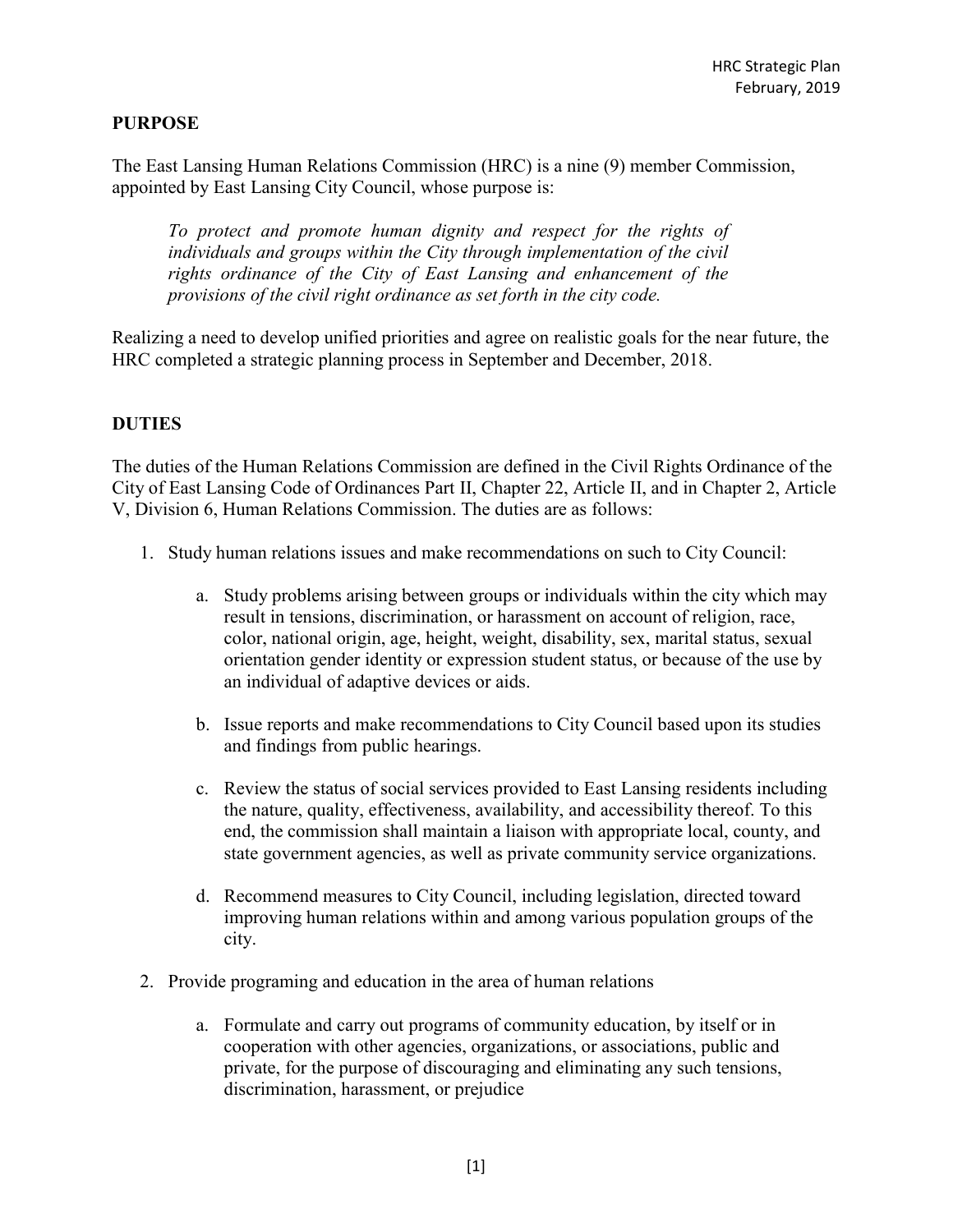- b. Make recommendations concerning programs, and seek the establishment of programs, that will provide a better quality of life in the areas of mental health and general health services, substance abuse services, and other services for the various populations of the city.
- 3. Receive and address complaints on issues related to human relations and discrimination of classes protected in the Ordinance.
	- a. Establish procedures to mediate disputes between individuals, neighbors, and groups within the city which arise from discrimination contrary to the rights set forth in chapter 22, article II of this Code or any rules promulgated pursuant to this Code, or from tensions or prejudice.
	- b. Establish and implement procedures to receive, initiate, investigate, mediate, conciliate, adjust, dispose of, issue orders, and hold hearings on complaints as provided in section 22-23 of the Code alleging a violation of chapter 22 article II of this Cod or any rules promulgated pursuant to this Code.
- 4. Work with other units of government to meet the Commission's duties and responsibilities and accomplish its goals.

#### **PRIORITIES**

The HRC prioritizes these duties as follows (the two highest priorities are shown in bold:

| 1. |                                     | Study human relations issues and make recommendations      |             |
|----|-------------------------------------|------------------------------------------------------------|-------------|
|    |                                     | a. Study problems which may result in discrimination.      | Priority #4 |
|    |                                     | b. Issue reports and make recommendations.                 | Priority #6 |
|    |                                     | c. Review the status of social services                    | Priority #8 |
|    |                                     | d. Recommend measures to improve human relations           | Priority #3 |
|    | 2. Provide programing and education |                                                            |             |
|    |                                     | a. Formulate and carry out programs of community education | Priority #1 |
|    |                                     | b. Make recommendations concerning programs                | Priority #9 |
|    |                                     | 3. Receive and address complaints                          |             |
|    |                                     | a. Establish procedures to mediate disputes                | Priority #5 |
|    |                                     | b. Establish and implement procedures to hold hearings     | Priority #2 |
|    |                                     | 4. Work with other unites of government to meet duties     | Priority #7 |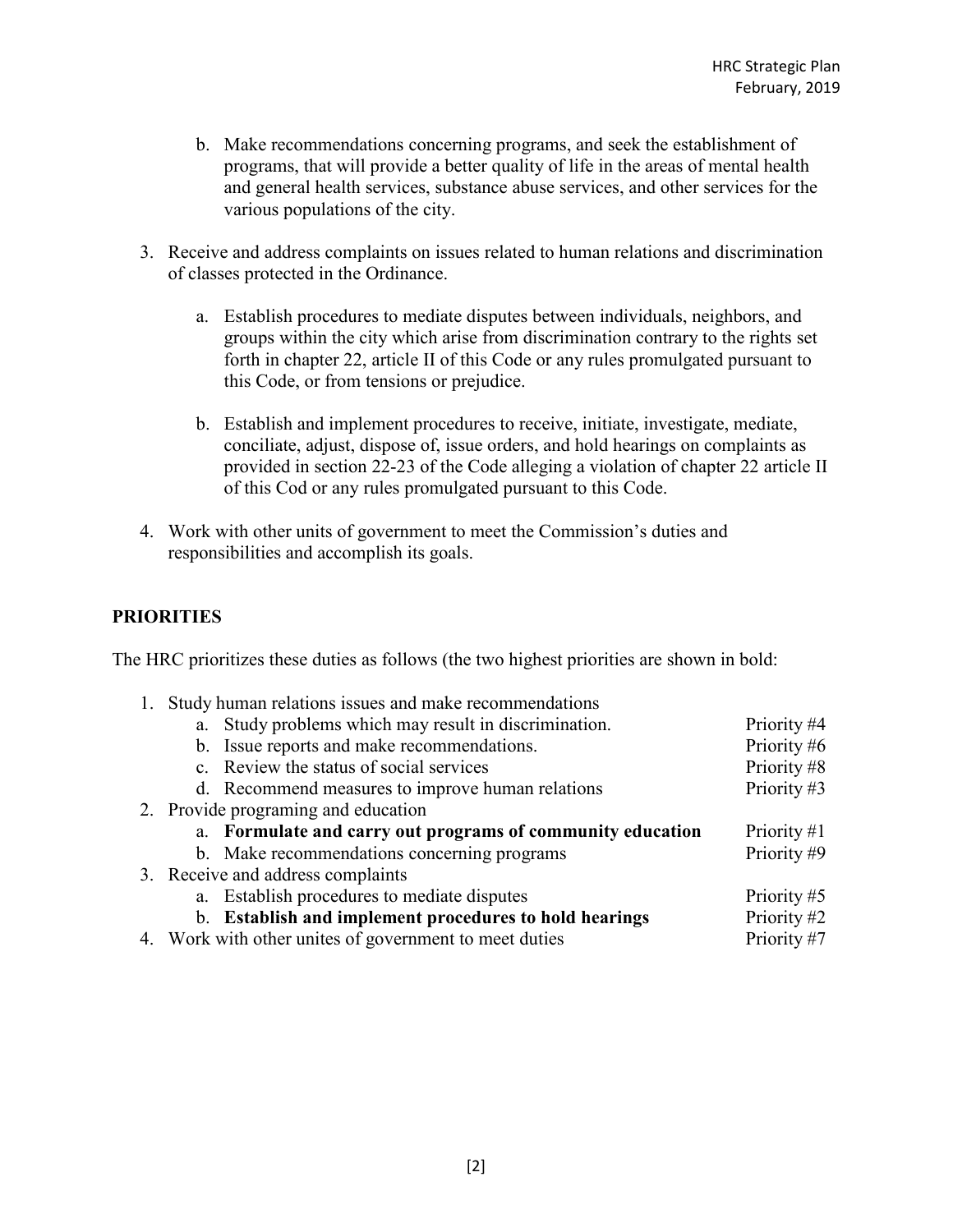#### **SWOT ANALYSIS**

In order to identify the internal and external factors that influence the ability of the HRC to fulfill its duties and objectives, a SWOT analysis was performed. A SWOT analysis is a strategic planning technique used to identify (S)trengths, (W)eaknesses, (O)pportunities, and (T)hreats that either can be used to further a groups objectives or must be combated to fully accomplish objectives.

The SWOT factors identified by the HRC are listed below in priority order.

#### Strengths

HRC members identified the following traits which reflect the strengths of Commission and its members. These traits identify the capabilities of the HRC and what resources are available to support the Commission's activities. The strengths are listed from greatest to weakest, with the greatest strengths identified in bold.

- 1. We are **ACTION ORIENTED**, willing to show up and to organize.
- 2. We are **PASSIONATE**. We believe in the goals of the Commission and the organization.
- 3. We are **INFORMED**, socially and politically.
- 4. We are **POLITICALLY LIKE-MINDED** with shared values.
- 5. We are COMPASSIONATE. We have empathy for all persons and strive to better our community.
- 6. We are RESPECTFUL. We respect each other but are also willing to wrestle with competing ideas and willing to reach consensus. However when we can't, we can agree to disagree.
- 7. We are SOCIALLY INVOLVED and engaged in the community. We have a wide variety of networks and strong connections in the community.
- 8. We are DIVERSE, with a wide range of backgrounds, genders, race, education and subject expertise.

#### Weaknesses

The following traits were identified as weaknesses of the Commission and its members. These traits identify what strengths are lacking and what limits the HRC's ability to capitalize on its strengths or implement its duties. The weaknesses are listed from biggest to least, with the biggest weaknesses identified in bold.

- 1. We are involved people so are **BUSY** and have limited time to commit to the HRC and its projects.
- 2. We are **IN A STATE OF FLUX**. We have high turnover so don't have the member longevity necessary to ensure a consistent direction for the Commission.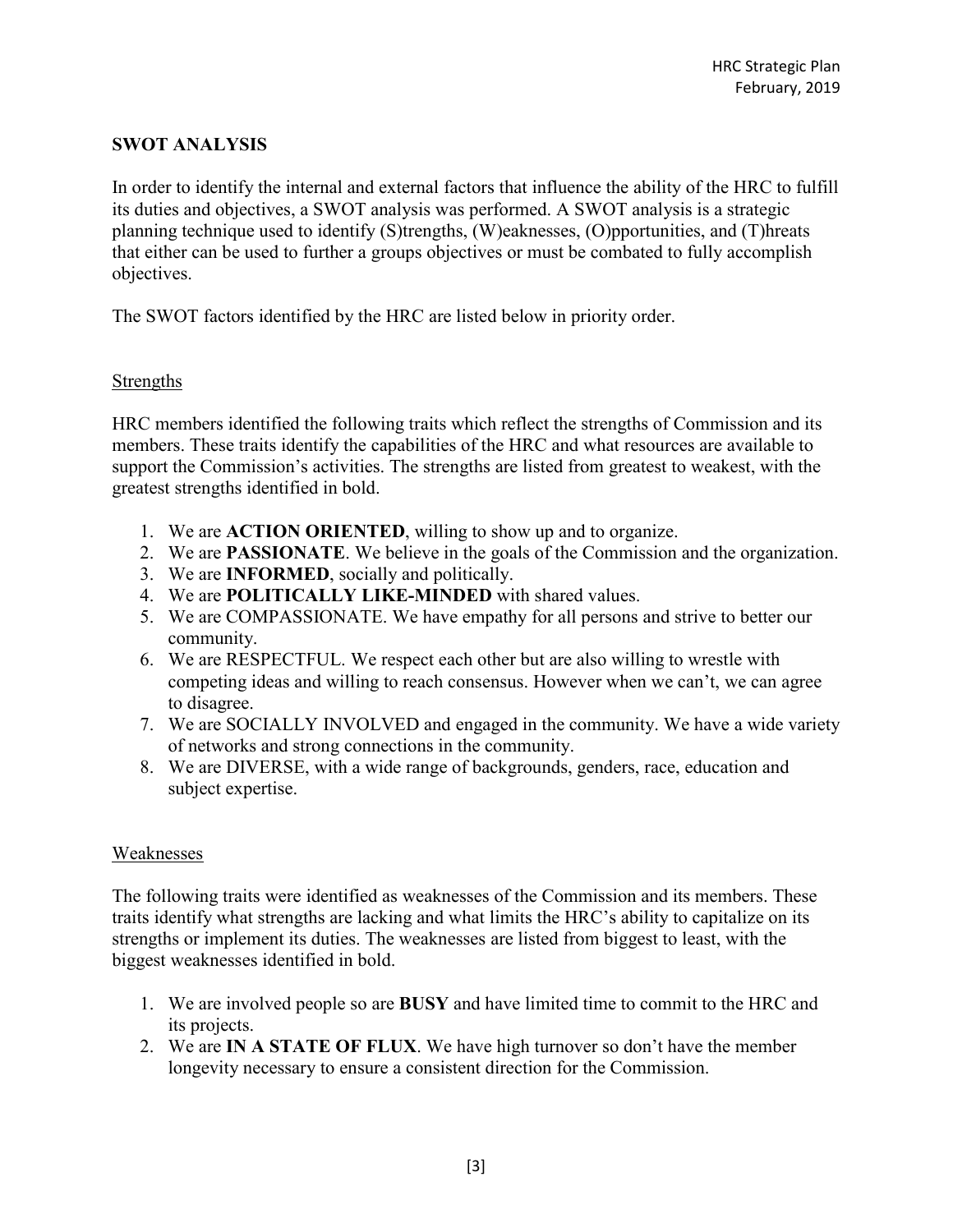- 3. We are UNKNOWN. A lack of exposure results in people being unaware of the Commission and the resources it could provide.
- 4. We are LIMITED in our FUNDING for projects, activities and staffing
- 5. We are UNFOCUSED and have so many great ideas that we have trouble settling on a direction.
- 6. We are NOT AS DIVERSE as we could be. Our members are mainly female presenting and our diversity could be improved with the addition of students, retirees, and some variation in socio-economics.
- 7. We are OPINIONATED. We have strong personalities which can create challenges with defining a direction for the Commission as a groups.

#### **Opportunities**

The HRC identified various factors that present opportunities for growth for the Commission. These factors identify what resources exist in the external environment and are available to further the mission of the Commission and support implementation of its duties. The opportunities are listed from greatest to lease, with the greatest opportunities identified in bold.

- 1. We have a **PARTICIPATORY COMMUNITY** and people want to do something.
- 2. We have a **COMMUNITY that VALUES EDUCATION** and the exchange of information.
- 3. We have a **SUPPORTIVE CITY COUNCIL**.
- 4. We have a lot of ENERGY in the community. People are galvanized and awakened to inequities that many previously refuse to acknowledge.
- 5. We have COMMON VALUES with the wider community. East Lansing as a greater community condemns injustice.
- 6. We have a lot of PARTNER ORGANIZATIONS that we can partner with to accomplish our duties.
- 7. We have a NATIONAL STAGE that has exposed injustice. People now realize that it exists. However, this is also a threat.
- 8. We have SIMILAR ORGANIZATIONS that we can learn from and/or partner with.

#### Threats

The following factors were identified as factors in the external environment that limit the Commission's ability to further its mission and accomplish its goals. These factors are variables that will need to be addressed in order for the HRC to fully implement its duties. The threats are listed from greatest to lowest, with the greatest threat identified in bold.

- 1. We have a **NATIONAL STAGE** that has exposed injustice and appears to CONDONE DISCRIMINATION.
- 2. We have a **CULTURE** with a growing acceptance **OF INCIVILITY**, where negativity is being promoted and validated.
- 3. We have a RISK OF BURNOUT. It is exhausting to be enraged all the time and to combat the effects of the national political narrative on all fronts.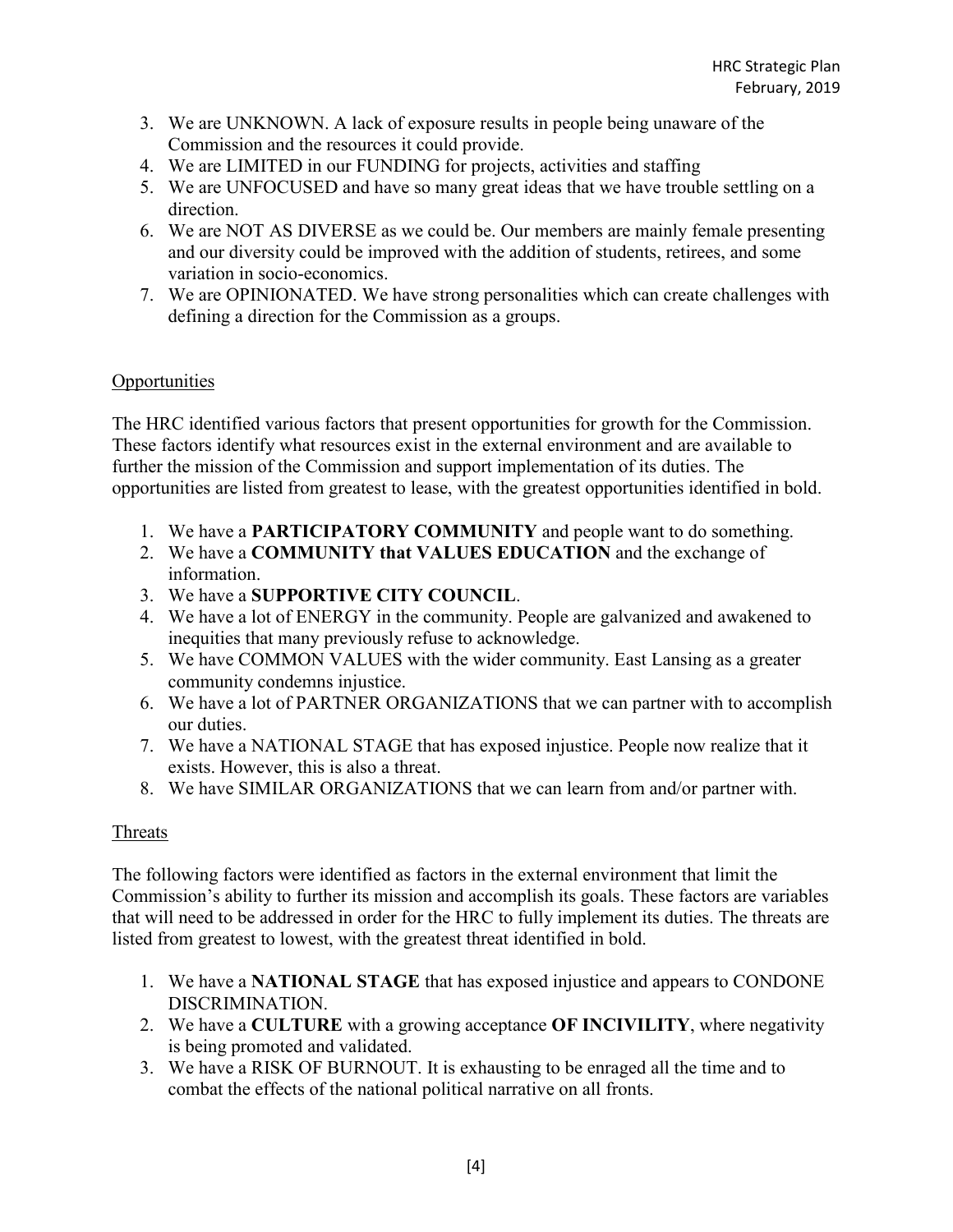- 4. We have THREATS TO PERSONAL LIBERTIES happening on a daily basis due to abuses of governmental power on a national level. Actions that used to be common are becoming risks.
- 5. We have a TOWN-GOWN SPLIT COMMUNITY which causes friction in many ways.
- 6. We have DIFICULTY BEING SELF-CRITICAL. We think we are open minded and non-discriminatory but we all have areas of privilege that influence our actions and beliefs.
- 7. We have some DISAGREEMENT in the community ON VALUES.

#### Summary

In order for the HRC to maximize its ability to accomplish its duties, it will need to stabilize its membership and address the limited time that its members have to commit to the duties of the Commission. Opportunities to combat these weaknesses can be found in the East Lansing community which is very participatory. The HRC also has an ally in its efforts with the East Lansing City Council, who may be able to assist in addressing the limited funding that is available for HRC activities.

The national stage and culture of incivility that appears to condone discrimination, provides a great threat to the work of the HRC. Negativity is being promoted and validated. The HRC will need to harness all of its passion to combat these forces. In implementing its duties, it will be important for the HRC to keep all action steps as simple and efficient as possible to ensure that they are not too time-consuming for any one member. Drawing on partner organizations and the energy of the community would be helpful in this regard and would help to combat burnout.

It will also be important for HRC members to continue to stay informed and to focus on the political unity of the Commission when identifying the goals and objectives of the Commission.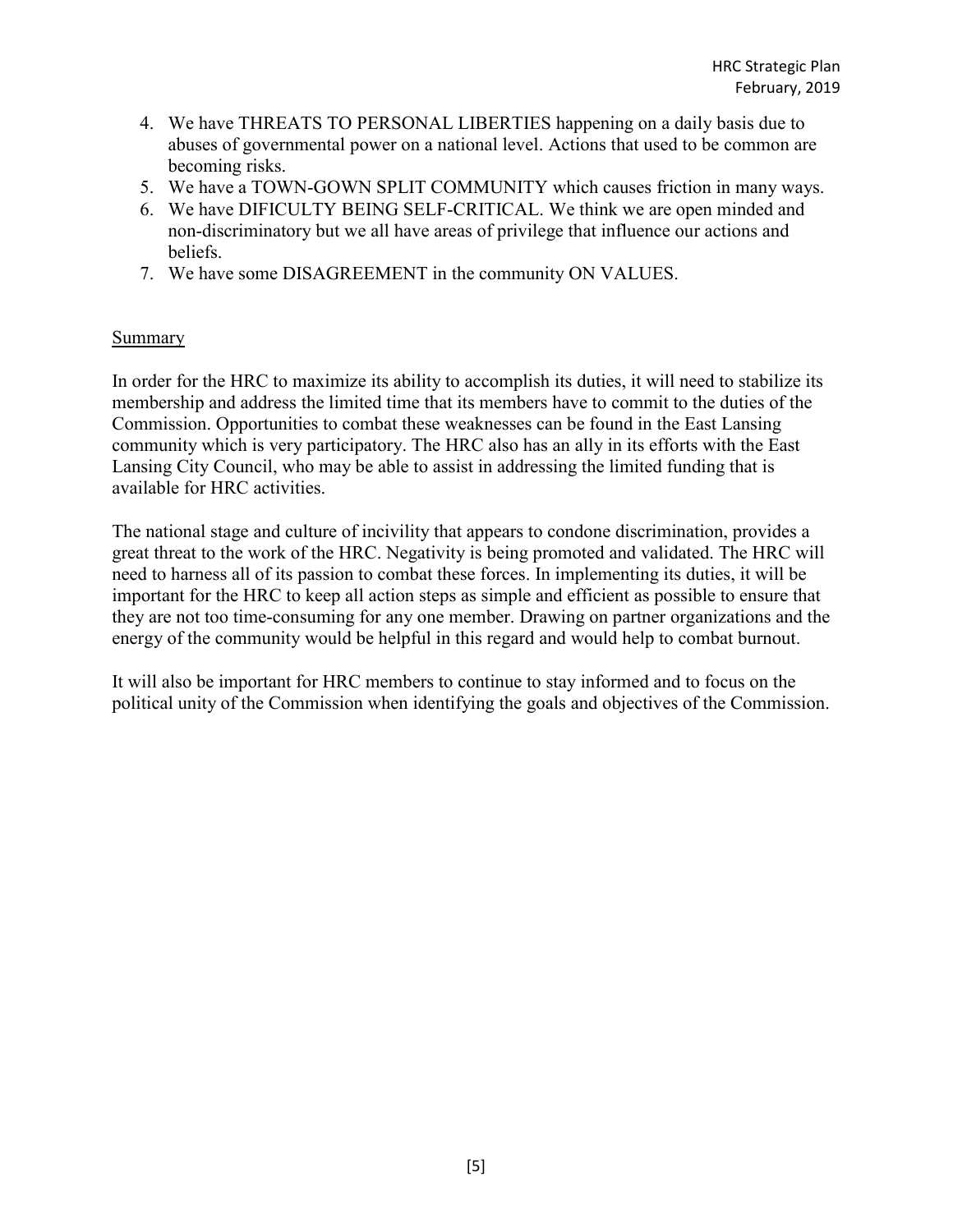#### **DUTIES AND GOALS**

Following is a list of goals developed by the HRC in support of its duties.

- 1. Study Human Relations Issues and Make Recommendations to City Council
	- a. Review the Civil Rights Ordinance, Article II of City of East Lansing Code of Ordinances Part II, Chapter 22, to ensure it is aligned with the values of the HRC and make recommendations to City Council regarding recommended changes, including the option of expanding the protected classes (i.e. Location of Residence/homeless or Immigration/citizenship status).
	- b. Implement a practice of Commission review of all pending ordinances.
	- c. Review the list of misdemeanors and fines, and make recommendations to City Council to downgrade, eliminate or reduce fines associated with each.
	- d. Evaluate homelessness in the City and recommend programming or ordinance changes to address their needs.
- 2. Programming and Education
	- a. Establish programming goals related to frequency and topics.
	- b. Establish a calendar of events to include regular activities and/or events.
	- c. Continue the Community Conversations on Race, including:
		- i. Evaluate other areas where conversations would be beneficial (i.e. immigration, etc.)
		- ii. Explore areas where the Conversations can be expanded to actionable items (i.e. voter registration, neighborhood covenants, campaign for Nike clothing, etc.)
	- d. Explore options for adding programs such as a Campaign for Compassion or those to promote diversity on a higher level, i.e. Why are Language and Pronouns Important.
- 3. Receive and Address Complaints
	- a. Update the HRC information flyer and distribute more widely.
	- b. Review the possibility of re-naming the HRC to more accurately reflect the charge and duties of the Commission.
- 4. Network
	- a. Develop an inventory and assessment of existing and potential partners (agencies performing similar or complimentary services), including student groups, and identity and affinity groups.
	- b. Build stronger, formal relationships with partners and agencies performing complimentary or similar services.
	- c. Participate in events that align with the HRC mission and/or support our partner organizations.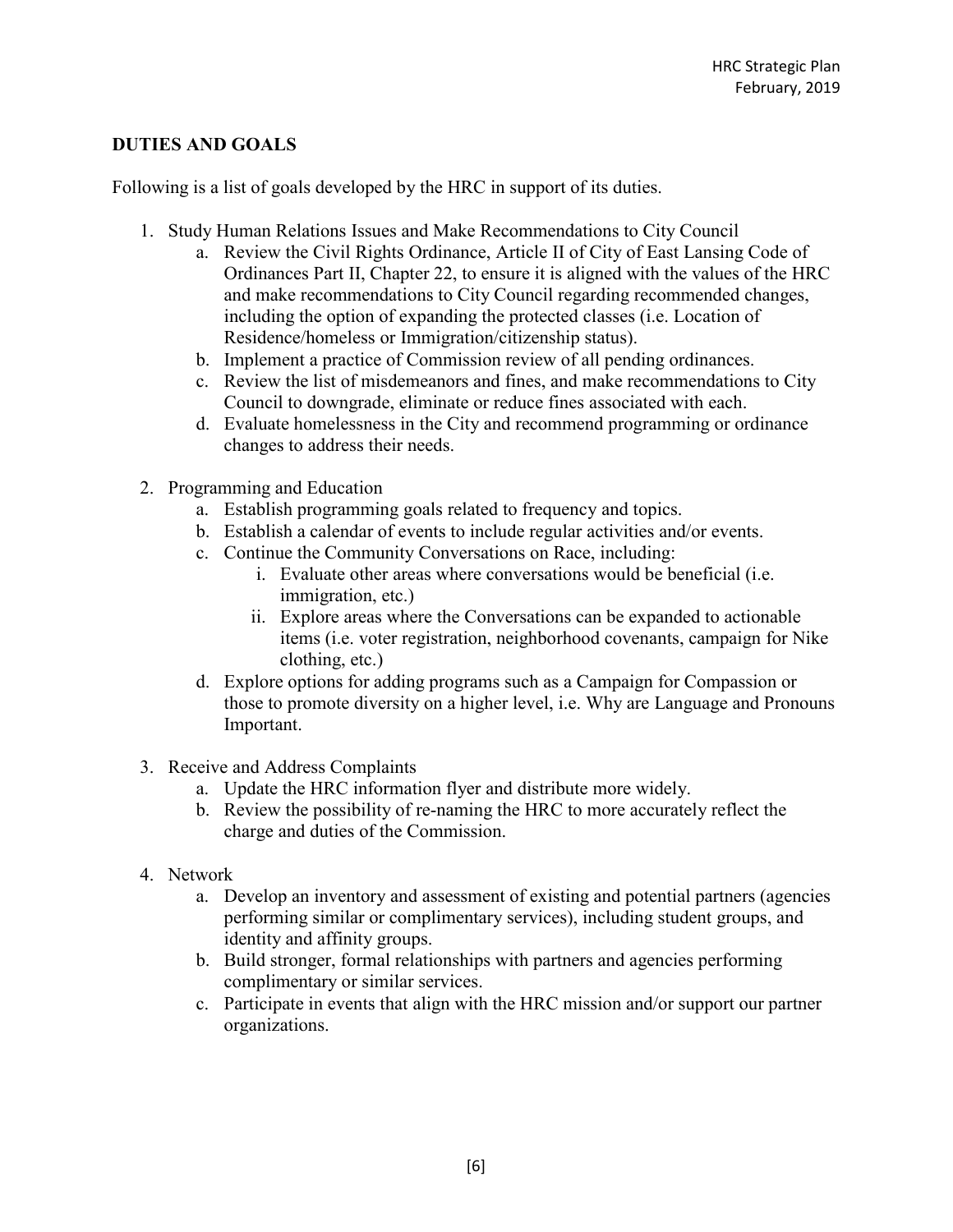

### City Council Discussion Only **AGENDA ITEM REPORT**

**To:** City Council **Subject:** Plea Bargains **Meeting:** City Council Discussion Only - 14 Jan 2020 **Department:** Council **Staff Contact:** Aaron Stephens, Mayor Pro Tem

#### **BACKGROUND INFORMATION:**

Attached are our plea bargaining policies. It has been ten years since the last update and is somewhat antiquated from our current practices due to changes that have been approved over the years without a formal change to the policy.

This started from a conversation regarding driving on a suspended license. After a conversation with Tom, he explained that while these have been updated over the years to reflect changes to laws, as well as general updates over time, we both thought it might be pertinent to have a full comprehensive review of these policies to make sure they are what the council intends.

I believe we should have policies that reflect the values of this city, making sure we focus on the ability to help people with their situations while also enforcing the law. I put this on a discussion only meeting agenda, that way we can go through them, and have an open discussion on this before we pass something formally. I have asked our City Attorney to attend this meeting to help with understanding the code, and give explanations of each policy if needed.Attached are our plea bargaining policies. It has been ten years since the last update and is somewhat antiquated from our current practices due to changes that have been approved over the years without a formal change to the policy.

This started from a conversation regarding driving on a suspended license. After a conversation with Tom, he explained that while these have been updated over the years to reflect changes to laws, as well as general updates over time, we both thought it might be pertinent to have a full comprehensive review of these policies to make sure they are what the council intends.

I believe we should have policies that reflect the values of this city, making sure we focus on the ability to help people with their situations while also enforcing the law. I put this on a discussion only meeting agenda, that way we can go through them, and have an open discussion on this before we pass something formally. I have asked our City Attorney to attend this meeting to help with understanding the code, and give explanations of each policy if needed.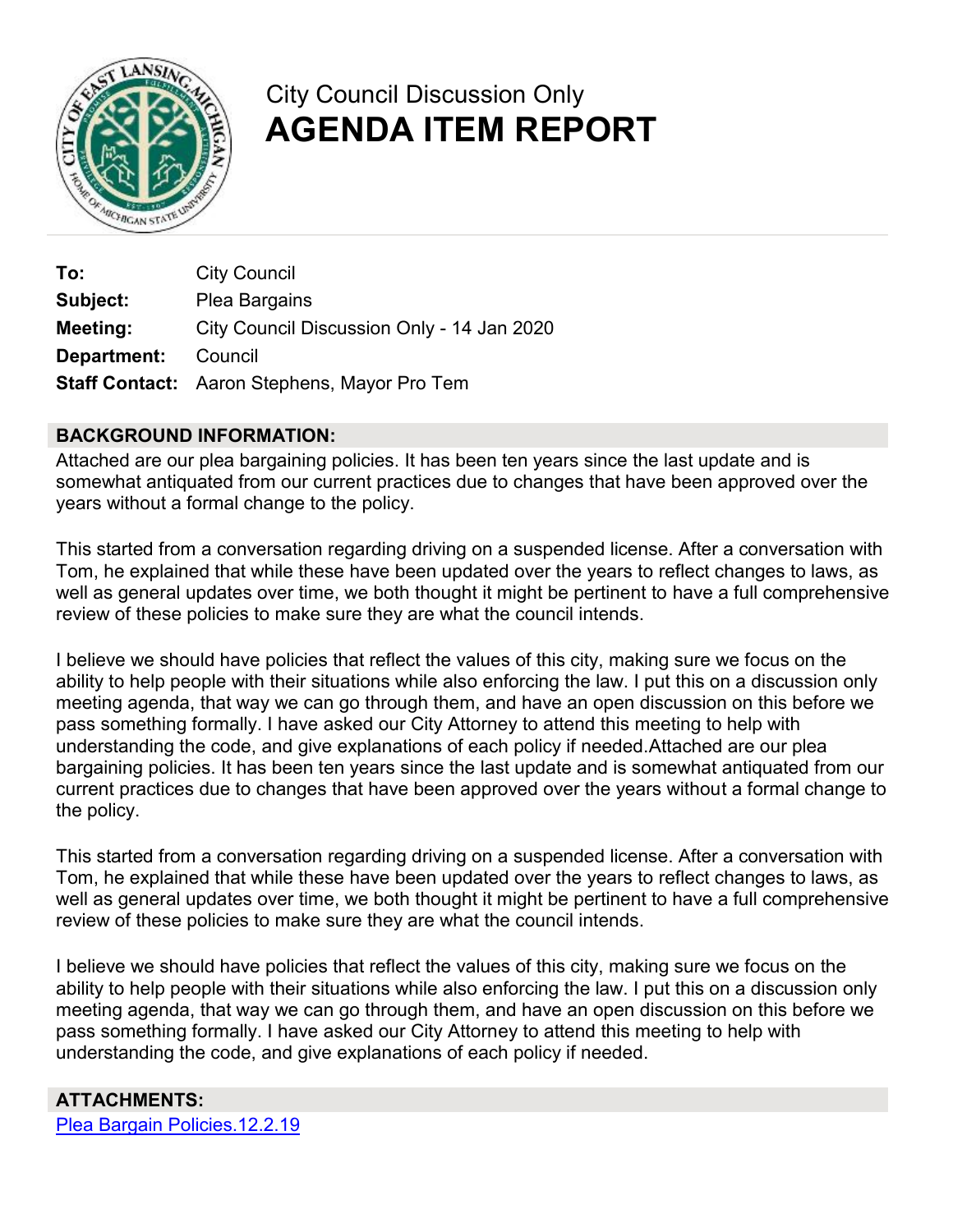#### CITY ATTORNEY'S OFFICE GENERAL PLEA BARGAIN POLICIES

#### <span id="page-11-0"></span>Plea Offer

No Offer

#### Examples

OWI High BAC .22 or above. \*

OWI/OWPD with prior. \*

OWI/OWPD with an at-fault accident.\*

\*If Defendant enters into and successfull completes sobriety court, generally reduce to impaired driving.

Under 21 BAC with an accident, eluding, or a prior.

Disorderly offense that includes fighting officers or firefighters/paramedics or being uncooperative with police.

Unlawful entry while intoxicated where the Defendant gained entry and there is a victim.

Assault & Battery when requested by the victim.

DWLS where driver is UDR, administratively denied or revoked, or on suspension from an OWI or drug crime.

#### Plea Offer

Plead to one or more charges. Dismiss one or more charges.

#### Examples

Two or more misdemeanor charges or other multiple infraction cases.

This disposition will be specific to the facts of the case and the history of Defendant, and is generally used where a no offer or a plea bargain is not the appropriate outcome. These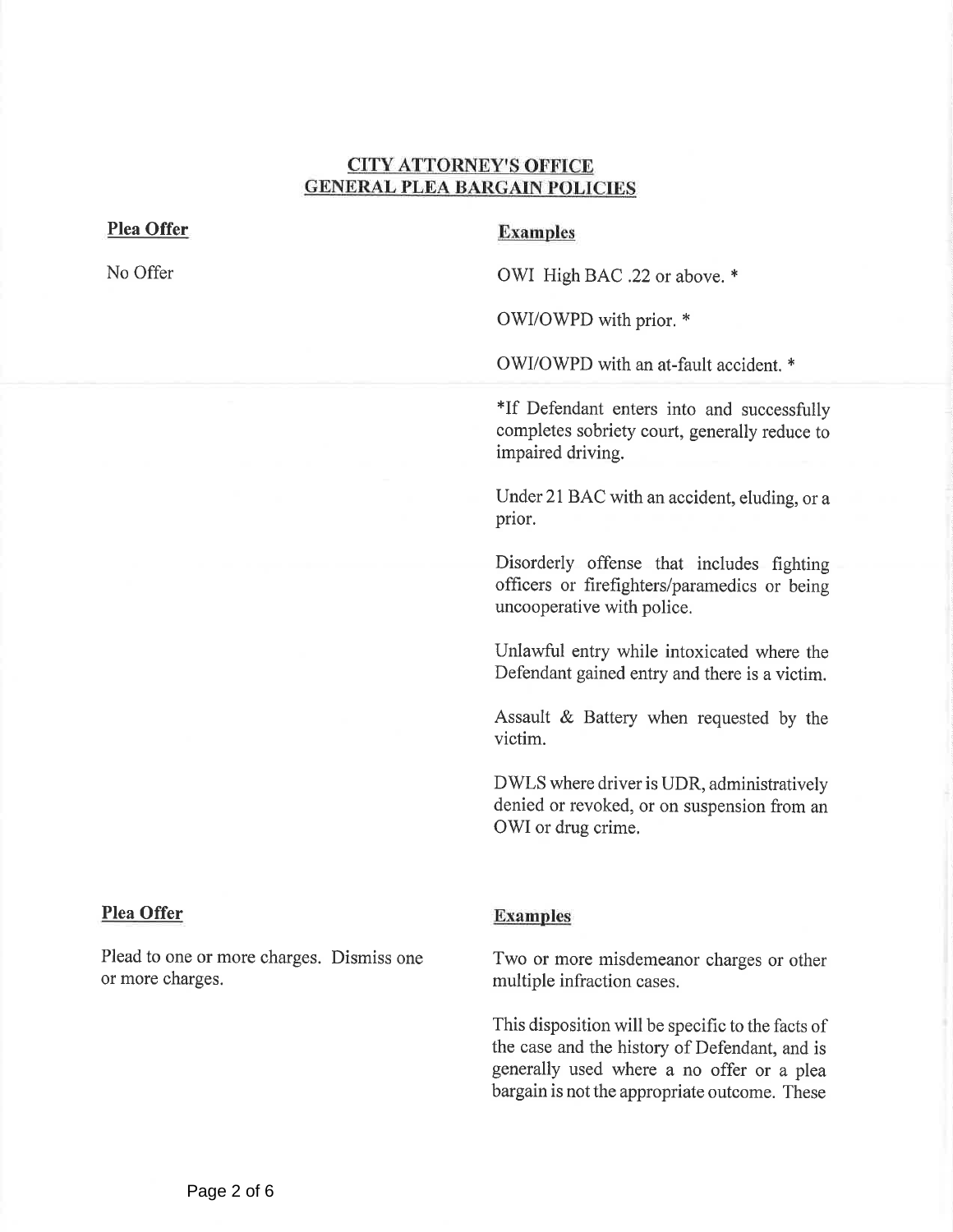do not include egregious cases.

#### Plea Offer

Reduce to another misdemeanor charge.

#### Examples

High BAC .20 - .22 BAC to OWI with additional civil infraction and costs (CI litter at \$500).

High BAC .17 - .20 BAC to Impaired with additional civil infraction and costs.

#### OWI and OWPD to Impaired

\*There may be circumstances such as the BAC/drug amount, driving record, FST, and reason for the stop that will warrant reduction to a Reckless with additional costs.

Under 21 BAC .05 - .07 to Reckless.

DWLS to No Ops in Poss at \$500.00. \*Some DWLS charges with minor driving records or only 1-2 suspensions will be deferred 6 months at \$500.

Nuisance Party to Misdemeanor Noise (Depending on degree of nuisance.)

Leave Scene/PDA to Failure to Report PDA

#### Plea Offer

Misdemeanor is dismissed and a civil infraction is commenced with a 6-month "deferral" period to reinstate charge upon violation of payment term or conviction of another offense during the deferred period Payment of Court costs range from \$390 to \$500. May include community restitution or restitution to victim.

#### **Examples**

Disorderly offenses often included

- 1. Drunk and endangering
- 2. Disturbing the peace/loud and boisterous conduct
- .Loitering
- 4. False ID to Officer
- .False ID to <sup>a</sup> liquor establishment
- 6. Trespassing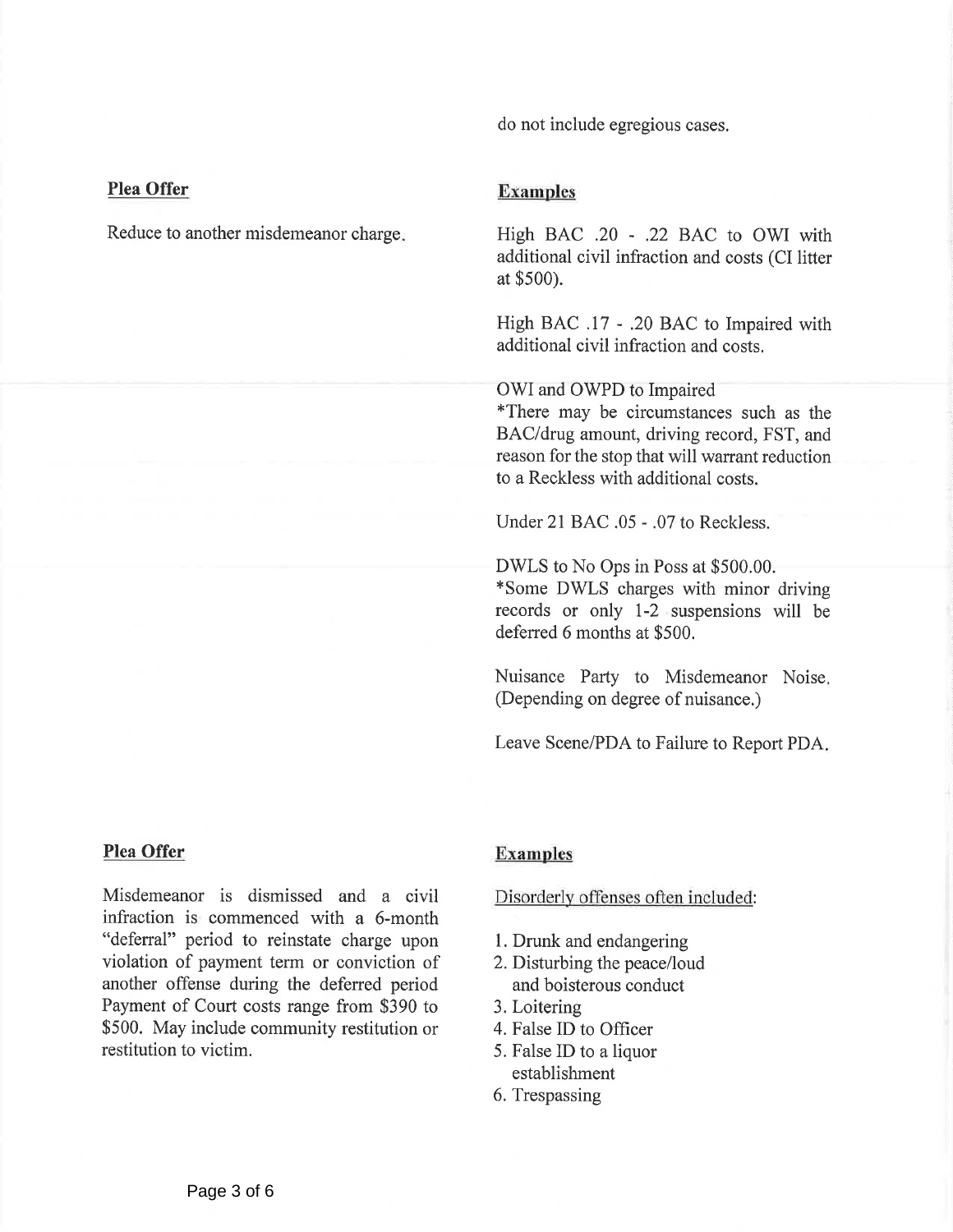- 7. Retail fraud
- .Unlawful party (minimum \$500 costs)

Disorderly offenses sometimes included (depending on the degree of conduct):

- .Prowling
- 2. Fighting
- .Discharging BB gun/sling shot
- 4. Meddling with property
- 5. Hindering and opposing Police (verbal only)
- .Propelling object from auto or towards person
- .Harassing telephone calls
- .Accosting
- .Unlawful entry while intoxicated

Disorderly offenses rarely included (only in weak cases or extenuating circumstances and restitution is made):

- .Assaulting/Obstructing Police (physical conduct)
- 2. Malicious destruction of property
- .Carry concealed weapon
- .Assault and Battery
- .Peeping in windows
- 6. Prank fire or police calls
- .Defacing public property (graffiti)
- 8. Indecent exposure

#### Traffic Offenses:

- l. DWLS with minor driving record or suspensions defer 6 months at \$500.
- 2. Expired Ops defer 6 months at \$500.
- 3. No Ops in Poss or Fail to display defer 6 months at \$500.
- 4. Violation of Restricted/Graduated License defer 6 months at \$500.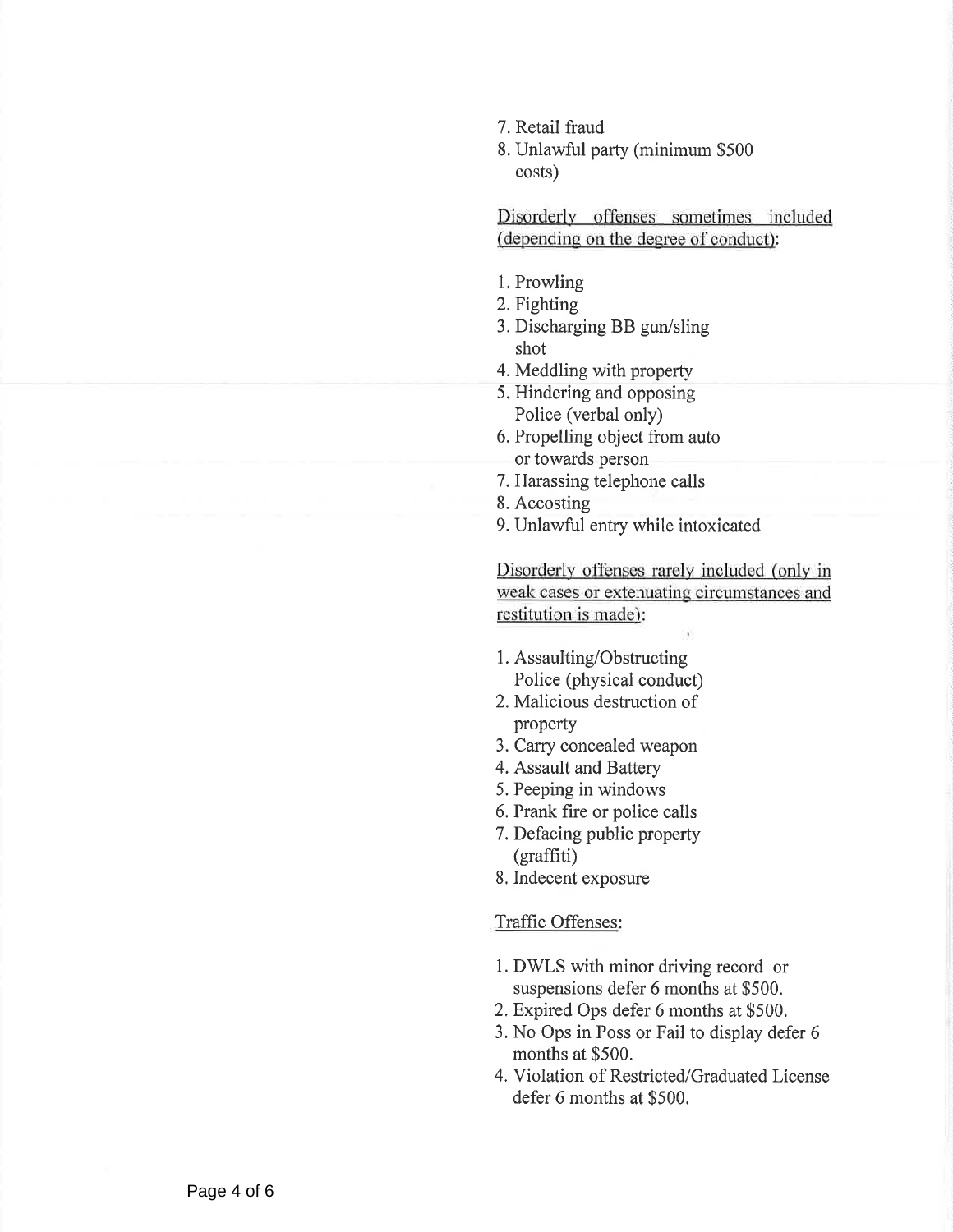#### Plea Offer

Reduce to Civil Infraction

#### Examples

Misdemeanor noise to civil infraction noise with 3 month deferral at \$300.

Misdemeanor open alcohol to civil infraction open alcohol with 3 month deferral at \$290.

Misdemeanor UIP to civil infraction litter with 3 month deferral at \$290.

Some Disorderly Conduct offenses to civil infraction littering or civil infraction noise at \$290 with 3 month deferral. (Weak cases.)

Reckless to deferred careless driving. (Depending on proofs.)

Leave Scene of PDA to deferred careles driving. (Depending on proofs.)

Under 21 BAC .02-.05 to deferred careless and MIP civil infraction.

MIP 2nd to civil infraction MIP.

#### Plea Offer

Plea to charged offense with agreement to statutory or ordinance disposition that results in probationary period and no conviction or sealed conviction upon successful completion.

Note: When There Are Accompanying Civil Infractions to Misdemeanor Charges

#### Examples

#### HYTA

These are treated on a case by case basis and depend on what the disposition is on the misdemeanor. Some exampleswould include: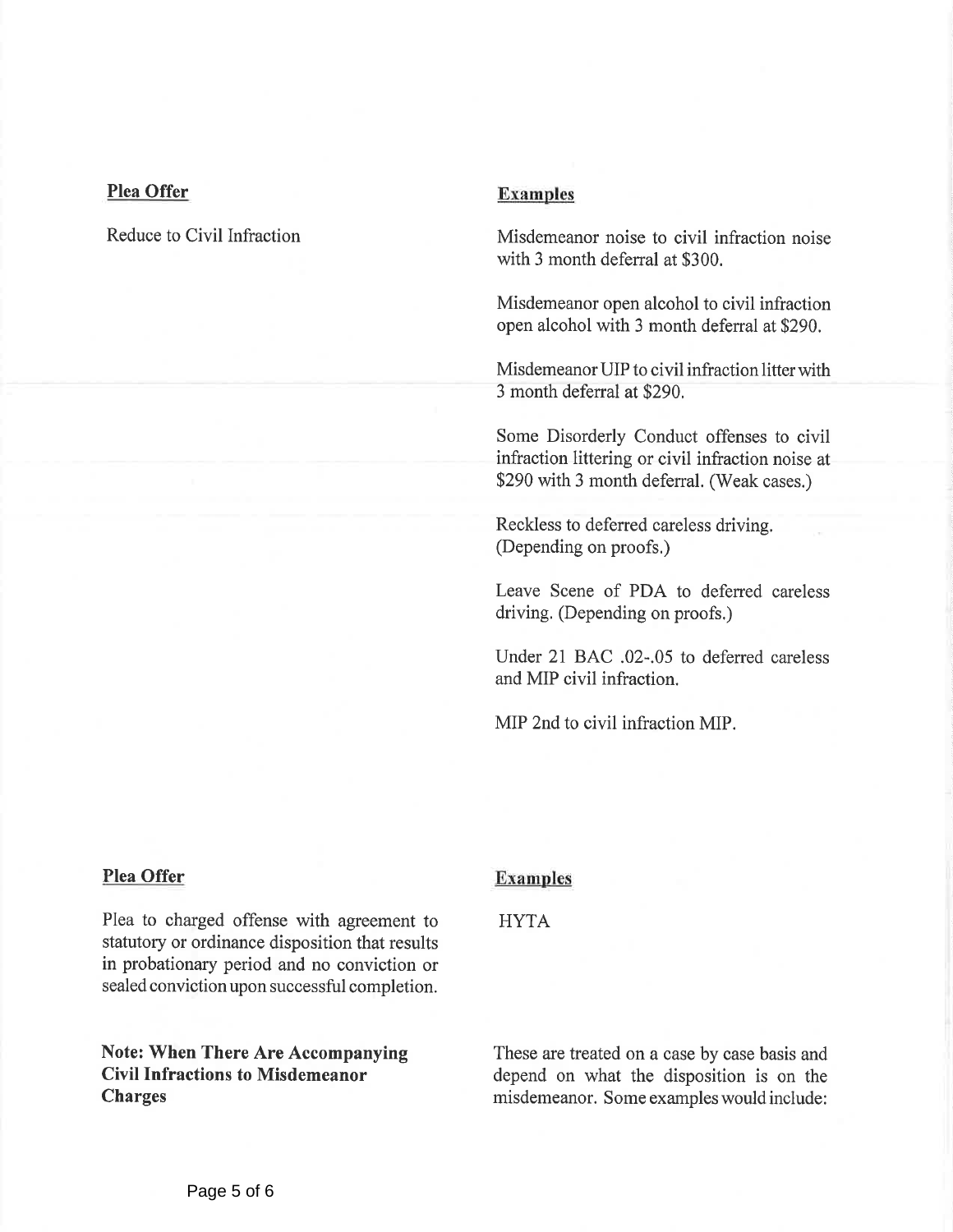1.For multiple CI s- Accept responsibilityon 1 and dismiss 1.

2. Dismissing or dismissing at a statutory cost with proof (for example, dismiss CI no reg with proof of reg, dismiss NPOI at \$25 costs with proof).

3. Allowing Def to accept responsibility but suspending fines and costs on waivable ticket.

#### Additional Notes:

There is a \$60 jail restitution amount for any subject that was physically arrested and taken to jail.

There is a \$110 cost of prosecution and police restitution amount (varies according to each incident) for charges that start as OWI/OWPD/High BAC/Impaired/Under 21 BAC even if the charge is reduced to something "non alcohol."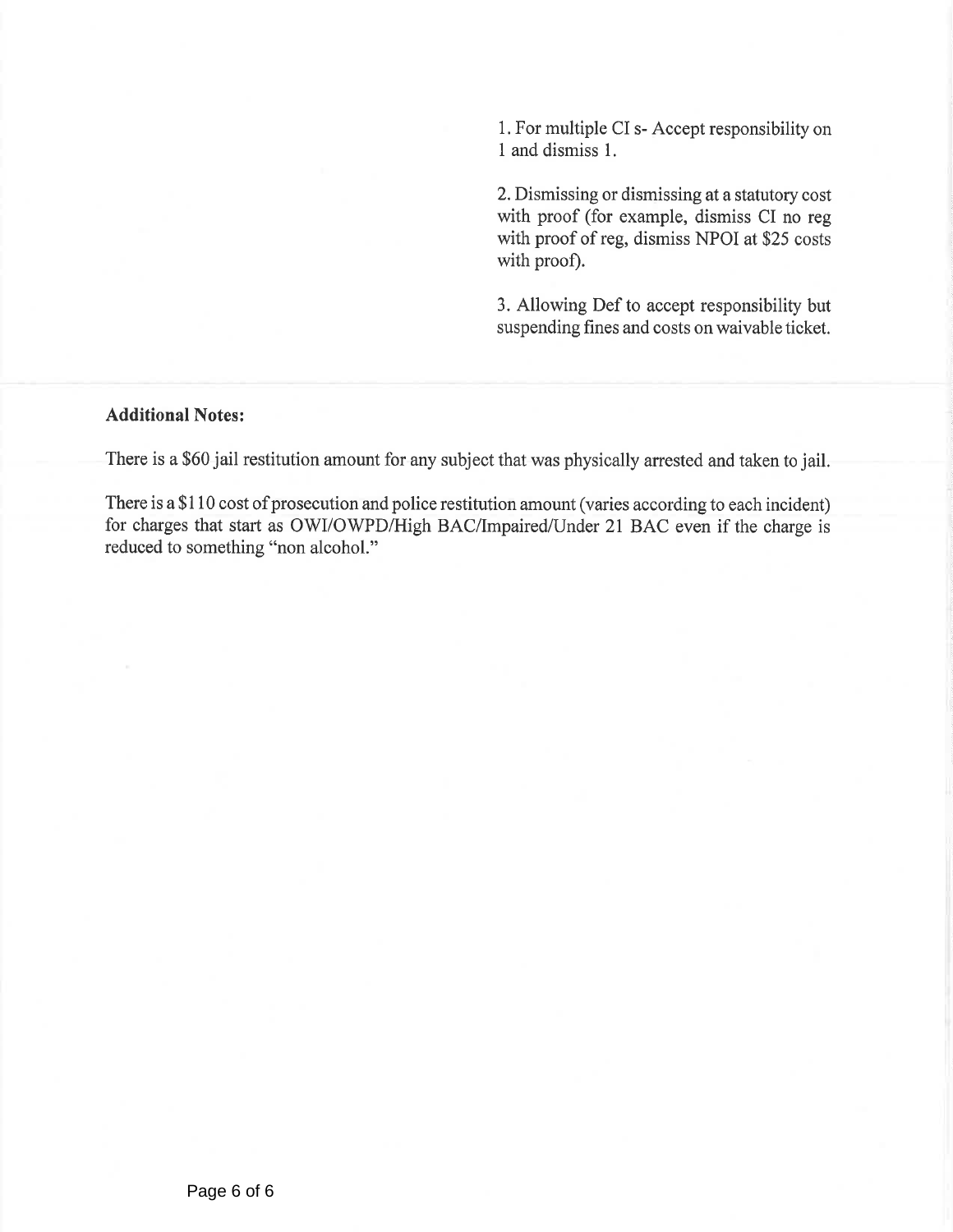# **HUMAN RELATIONS COMMISSION**

Quality Services for a Quality Community



### **MINUTES**

**December 4, 2019–7:00 P.M.** Court/City Council Conference Room East Lansing, MI 48823

**MEMBERS** Patrick Cannon Chuck Grigsby Karen Hoene Carla McWherter, Vice Chair Liz Miller Talyce Murray, Chair Sean Perry Thasin Sardar

> **City Council Liaison Aaron Stephens**

> > **Staff Liaison** Shelli Neumann (517) 319-6893

**City of East Lansing DEPARTMENT OF HUMAN RESOURCES** 410 Abbot Road East Lansing, MI 48823

> (517) 337-1731 www.cityofeastlansing.com

- 1) Opening A) Roll Call
	- Present at the meeting were Commissioners Cannon, Grigsby, McWherter, Miller, Murray, Perry (arrived at 7:17 PM) and Sardar. Absent at the meeting was Commissioner Hoene. Also present were Council Liaison Stephens and Shelli Neumann, Staff Liaison.
	- B) Review of Agenda
		- The Commission approved the agenda for December 4, 2019. Motion by Miller; second by Grigsby. All yeas; motion carried.

#### C) Approval of Minutes

The Commission approved the minutes for October 2, 2019. Motion by Miller; second by Cannon. All yeas; motion carried.

#### D) Approval of Minutes

The Commission approved the minutes for November 6, 2019. Motion by Miller; second by Grigsby. All yeas; motion carried.

- 2) Public Comment None
- 3) Written Correspondence None

#### 4) Council Liaison Comments

Councilmember Stephens reported the following items to the commission:

- A City Council resolution that will provide CATA notice from the City when there is street work being done that will impact CATA routes
- Apologies for his absence during the past two HRC meetings
- The Ad Hoc Committee resolution drafted by the HRC will be on the next City Council discussion-only meeting.
- He has heard positive feedback regarding the HRC's *Coffee & Conversations*. Several positive things have resulted from those forums, including working on legislation with a housing advocate that would provide for a victim of sexual assault being allowed out of a housing lease.
- Mayor Pro Tem Stephens, along with the Mayor and City Manager, will be meeting with MSU soon, and he will ask about the status of the noose incident on campus.
- He explained recent City Council considerations and votes regarding downtown development.
- He is currently discussing the possibility of providing international students the opportunity to vote in local elections.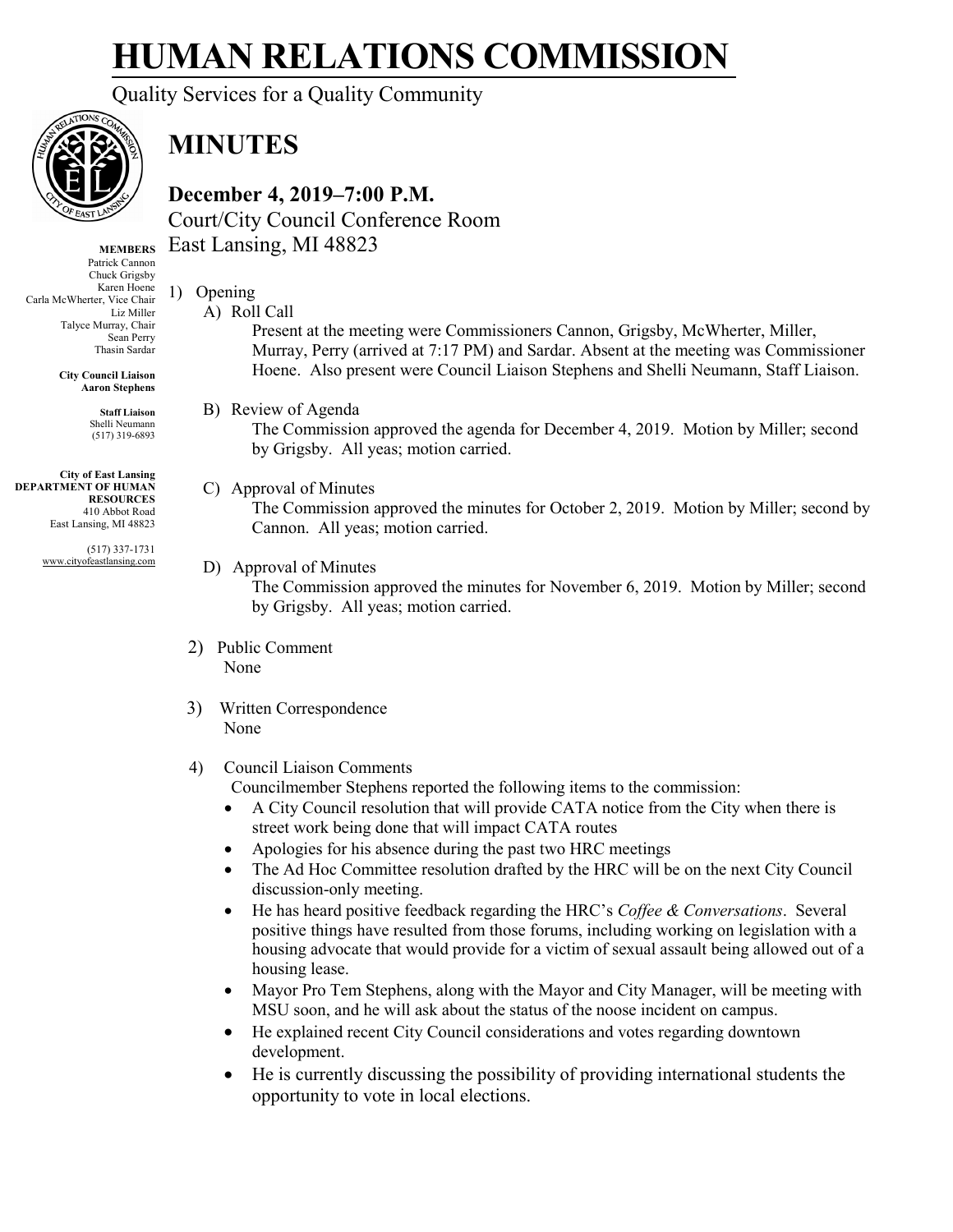# **HUMAN RELATIONS COMMISSION**

### Quality Services for a Quality Community

#### 5) Staff Liaison Report

Neumann noted that City Council approved the \$2,500 HRC sponsorship for the Slavery to Freedom Lecture Series to be held in February 2020.

Amy Schlusler Schmitt, Staff Liaison to the City's Census 2020 Complete Count Committee, requested that the census committee partner with the HRC in the future to promote awareness of the census. Commissioner Sardar, a member of the census committee, recommended having the January *Coffee & Conversation* topic be on the topic of the census.

6) Commissioner Concerns/Items

Commissioner Miller noted that there was one vacancy on the HRC and asked about the plan to fill the vacancy. Mayor Pro Tem Stephens noted that he would be working on filling the vacancy.

Commissioners discussed trying to avoid the last-minute addition of items to HRC agendas. All commissioners need the time to review agenda materials.

Motion by Sardar; second by Miller to have the agenda finalized and published, with no additions, a minimum of 48 hours prior to the HRC meeting. All yeas; motion carried.

- 7) New Business
	- A) 2020 Meeting Schedule The meeting schedule for 2020 was discussed and approved. It was noted that the Chair and the Vice Chair will be elected at the January meeting.
	- B) ELPD Annual Complaint Review Process Commissioner Miller shared the recommendations that she summarized to supply to the Chief of Police regarding ELPD's complaint summary to the HRC. Neumann will forward the list to Chief Sparkes.
	- C) Subcommittee Assignments The following subcommittee assignments were noted:

Ad Hoc Subcommittee for Public Safety Review Board Miller Sardar Perry

Youth Subcommittee Hoene Grigsby **McWherter** 

Murray will be sending an email to commissioners in follow up to their subcommittee assignments.

D) Press Release Protocol Commissioners had a general discussion regarding when and how to issue a press release from the HRC. Neumann explained that she works with the Communications Department to issue a press release. This can typically be done quite quickly.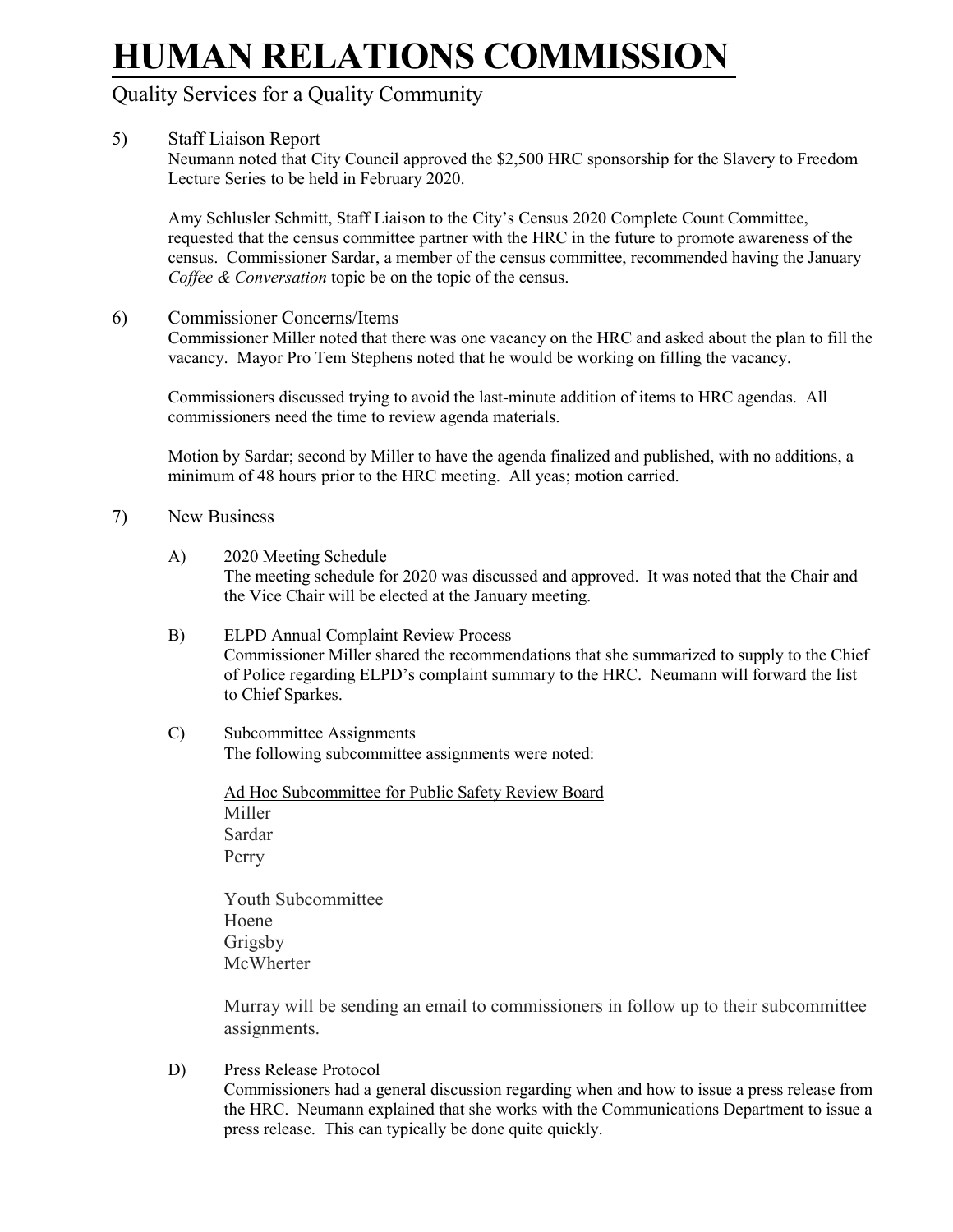# **HUMAN RELATIONS COMMISSION**

### Quality Services for a Quality Community

E) 2020: The Year Ahead Commissioner Cannon noted that on July 26, 2020, it will be the  $30<sup>th</sup>$  anniversary of the Americans with Disabilities Act. Commissioners noted that the HRC should issue a press release near that time to commemorate this important legislation.

Mayor Pro Tem Stephens noted that there should be an opportunity in 2020 for the HRC to get free minutes to advertise on electronic billboards in 2020.

#### 8. Old Business

- A) Follow Up: Ad Hoc Committee Resolution Mayor Pro Tem Stephens noted that the HRC's resolution would be discussed at the next City Council Work Session (December 10).
- B) *Coffee & Conversation*—HRC Monthly Event Commissioners Miller and Grigsby gave a brief update on the outcome of the November 21 *Coffee & Conversation*: Veterans' Rights Edition.

There will not be a December *Coffee & Conversation.*

Commissioners volunteered to host the following C & C's in 2020:

- January, Commissioner Perry, Race Edition
- February, Commissioner Sardar, Census Edition
- March, Commissioner Murray, Student Edition
- April, Commissioner Miller, Gender Edition

#### 9) Adjournment

The meeting was adjourned at 8:58 PM. Motion by McWherter; second by Grigsby. All yeas; motion carried.

sln